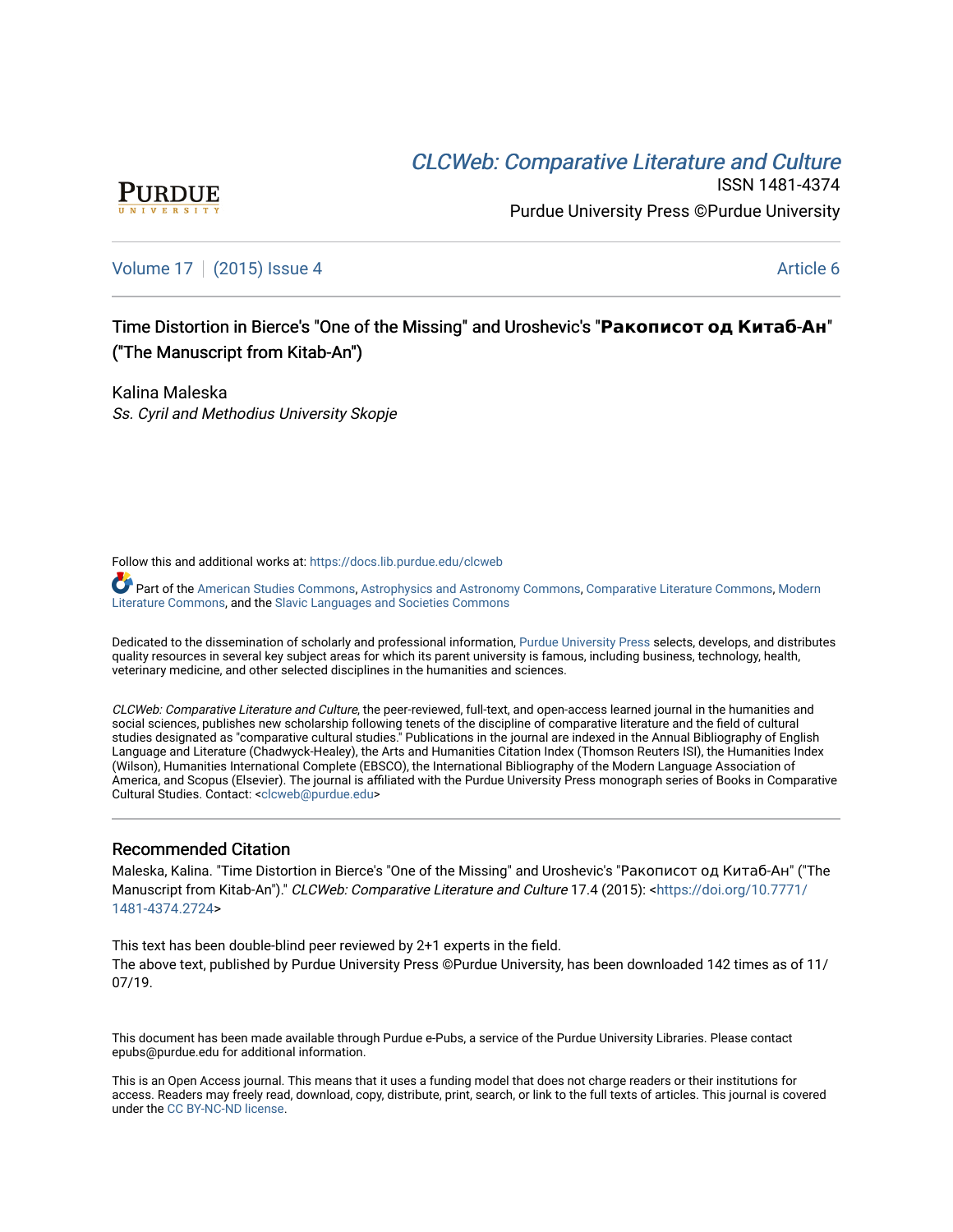**PURDUE** UNIVERSITY PRESS <[http://www.thepress.purdue.edu>](http://www.thepress.purdue.edu/)

## *CLCWeb: Comparative Literature and Culture*



ISSN 1481-4374 [<http://docs.lib.purdue.edu/clcweb>](http://docs.lib.purdue.edu/clcweb) Purdue University Press **©**Purdue University

*CLCWeb: Comparative Literature and Culture*, the peer-reviewed, full-text, and open-access learned journal in the humanities and social sciences, publishes new scholarship following tenets of the discipline of comparative literature and the field of cultural studies designated as "comparative cultural studies." In addition to the publication of articles, the journal publishes review articles of scholarly books and publishes research material in its *Library Series.*  Publications in the journal are indexed in the Annual Bibliography of English Language and Literature (Chadwyck-Healey), the Arts and Humanities Citation Index (Thomson Reuters ISI), the Humanities Index (Wilson), Humanities International Complete (EBSCO), the International Bibliography of the Modern Langua-ge Association of America, and Scopus (Elsevier). The journal is affiliated with the Purdue University Press monog-raph series of Books in Comparative Cultural Studies. Contact: [<clcweb@purdue.edu>](mailto:clcweb@purdue.edu)

### **Volume 17 Issue 4 (December 2015) Article 6 Kalina Maleska, "Time Distortion in Bierce's 'One of the Missing' and**

**Uroshevic's 'Ракописот од Китаб-Ан' ('The Manuscript from Kitab-An')"**

<http://docs.lib.purdue.edu/clcweb/vol17/iss4/6>

Contents of *CLCWeb: Comparative Literature and Culture* **17.4 (2015)** [<http://docs.lib.purdue.edu/clcweb/vol17/iss4/>](http://docs.lib.purdue.edu/clcweb/vol17/iss4/)

**Abstract**: In her article "Time Distortion in Bierce's 'One of the Missing' and Uroshevic's 'Ракописот од Китаб-Ан' ('The Manuscript from Kitab-An')" Kalina Maleska examines the relationship between literature and astronomy in the context of time. The two stories share several common elements: they explore the possible manipulations of time in unexpected and extraordinary ways and come close to certain scientific explorations of time. For "One of the Missing," Albert Einstein's theory of relativity provides an interesting foundation for understanding Bierce's treatment of time. For The Manuscript of Kitab-An, the speculations of time travel starting from the Einstein-Rosen concept of the black hole as a bridge to a parallel universe proves useful in interpreting the treatment of time in this story. Although the concept of time has often been the subject of critical analysis in twentieth-century literature in general, there has been only scarce research on the relation between scientific discussions of time and its literary representations.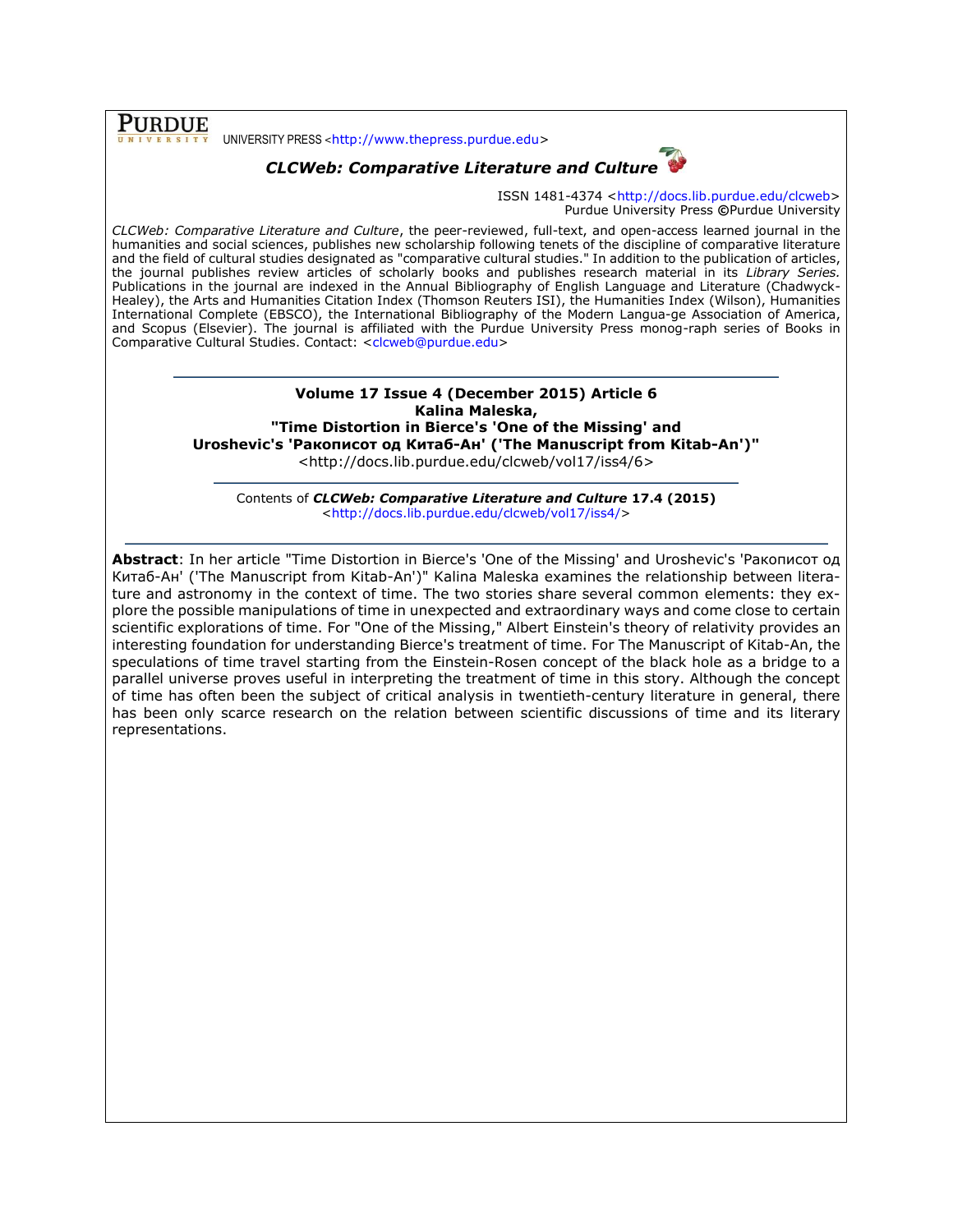### **Kalina MALESKA**

#### **Time Distortion in Bierce's "One of the Missing" and Uroshevic's "Ракописот од Китаб-Ан" ("The Manuscript from Kitab-An")**

Time as a concept has been discussed in philosophy, mythology, anthropology, ethnography, physics, and astronomy. In fiction, time has traditionally been represented in a linear way, especially in novels of realism in the nineteenth century. In the twentieth century, technological developments, scientific progress, changes in culture, and the devastation of World War I and II created, as Stephen Kern explains in his book *The Culture of Time and Space: 1880-1918*, new modes of understanding and experiencing time and space. This changed perception of time is reflected in the experimental treatment and representation of the passage of time in modernist and later postmodern literature. Examples of how time is treated differently in the literature of the twentieth century are the stream of consciousness novel (which privilege thoughts over linear events) and metafictional novels (which frequently present parallel stories from the past and the present that are closely interwoven).

The two texts I am discussing in the study at hand are distinctive for their unusual manipulation of the concept of time in unexpected and extraordinary ways and I explore the relationship between astronomy and literature in the context of time. The two stories I analyze in order to show their distinctiveness are "One of the Missing" (1888) by the US-American writer Ambrose Bierce and "Ракописот од Китаб-Ан" ("The Manuscript from Kitab-An") by Macedonian writer Vlada Uroshevic. Although the nonlinear representation of time is more common in twentieth-century literature, Bierce reveals the possibilities of time distortion in his stories. "The Manuscript from Kitab-An," on the other hand, is a story from the second half of the twentieth century and includes many recognizable characteristic of postmodernism. Although the concept of time has often been the subject of critical analysis in terms of twentieth-century literature in general, there has been only scarce research on the relation between scientific discussions of time and its literary representation. My study is an attempt to elaborate on questions such as can the understanding of time offered by physicists or astronomers be helpful for understanding a literary work?, does it shed light on aspects in the literary work which are otherwise not identifiable?, would the literary work, in turn, affect the scientific understanding of time?, and what is the contribution the interrelation of literature and astronomy can offer?

For "One of the Missing," Albert Einstein's theory of relativity provides a foundation for understanding Bierce's treatment of time. For "The Manuscript of Kitab-An," the speculations of time travel, starting from the Einstein-Rosen concept of the black hole as a bridge to a parallel universe proves useful in interpreting the treatment of time in this story. Bierce's story has been analyzed in the context of the Civil War and the manipulation of time in it is explained mainly through the chaotic mental experience resulting from war, fear, and death. According to Paul Juhasz, "despite Cathy Davidson's call for a study of Bierce's 'manipulation of subjective and objective time' in her introduction to the 1982 *Critical Essays on Ambrose Bierce*, there have been few comprehensive treatments of Bierce's use of temporal manip-ulation" ([<http://www.ambrosebierce.org/journal4juhasz1.html>](http://www.ambrosebierce.org/journal4juhasz1.html); in subsequent quotations from Juhasz's article the same online source applies). In his "No Matter what the Actual Hour May Be: Time Manipulation in the Works of Ambrose Bierce" Juhasz analyzes four different cases of time manipulation in several of Bierce's stories and notes that Bierce has not received the deserved attention as an insightful analyst of the possibilities of time distortion and that prominent critical works dealing with representations of time in literature neglected Bierce (e.g., Kermode; Meyerhoff). However, there have been a few instances of highlighting Bierce's unusual treatment of time such as in Eric Solomon's "The Bitterness of Battle: Ambrose Bierce's War Fiction" which, according to Juhasz "makes promising strides in this direction, but fails to account for the breadth and depth of Bierce's treatment of time."

In the beginning of "One of the Missing," the brave Union Army soldier Jerome Searing is sent on a special reconnaissance mission: to come close to the enemy lines in order to see whether the soldiers of the Confederate Army are still holding their position. Searing arrives at an evidently old and fragile small house on a low hill. The house is elevated on four posts off the ground and seems about to fall apart and this establishes an atmosphere of imminent tragedy. The house is an excellent spot from which Searing can see the Confederate Army withdrawing. He is supposed to go back and report this information, but at the same time he has an urge to kill at least one of the enemy soldiers. So, as the narrator tells us, "Searing cocked his rifle and 'set' the trigger" (55). At this point, the image of Searing is abandoned and the narrator introduces a new image. At one point, we read that Searing is just about to pull the trigger and next we are taken to another place and time into the story of a young boy in Europe and how he came to be a part of the battery of the Confederate Army, which is at this moment a couple of miles from the point where Searing is standing. This transfer to another place and time in the story condenses many years within the few seconds that Searing observes the enemy and it is the first indication of the time distortion which is about to follow in the story. This same man fired a shot in the direction of Searing, but aimed too high. The shot of the enemy soldier strikes one of the pillars of the house of timber and brings it down with a loud clatter and clouds of dust.

The most extraordinary part of the story begins with the next sentence: "When Jerome Searing recovered consciousness he did not at once understand what had occurred" (56). This is the moment in the story when two parallel times begin to run in the story: time flows at a certain pace in his mind on the one hand and at a different pace in the reality outside his mind on the other hand. As Emmert suggests, "the story becomes, at this point, a study of the psychological reactions of a man facing his death" ([<http://www.ambrosebierce.org/journal1emmert.html>](http://www.ambrosebierce.org/journal1emmert.html); in subsequent quotations from Emmert's article the same online source applies). Emmert's focuses not so much on time distortion as on another aspect of the story that he calls "inescapable trap of human existence." Yet, his observation at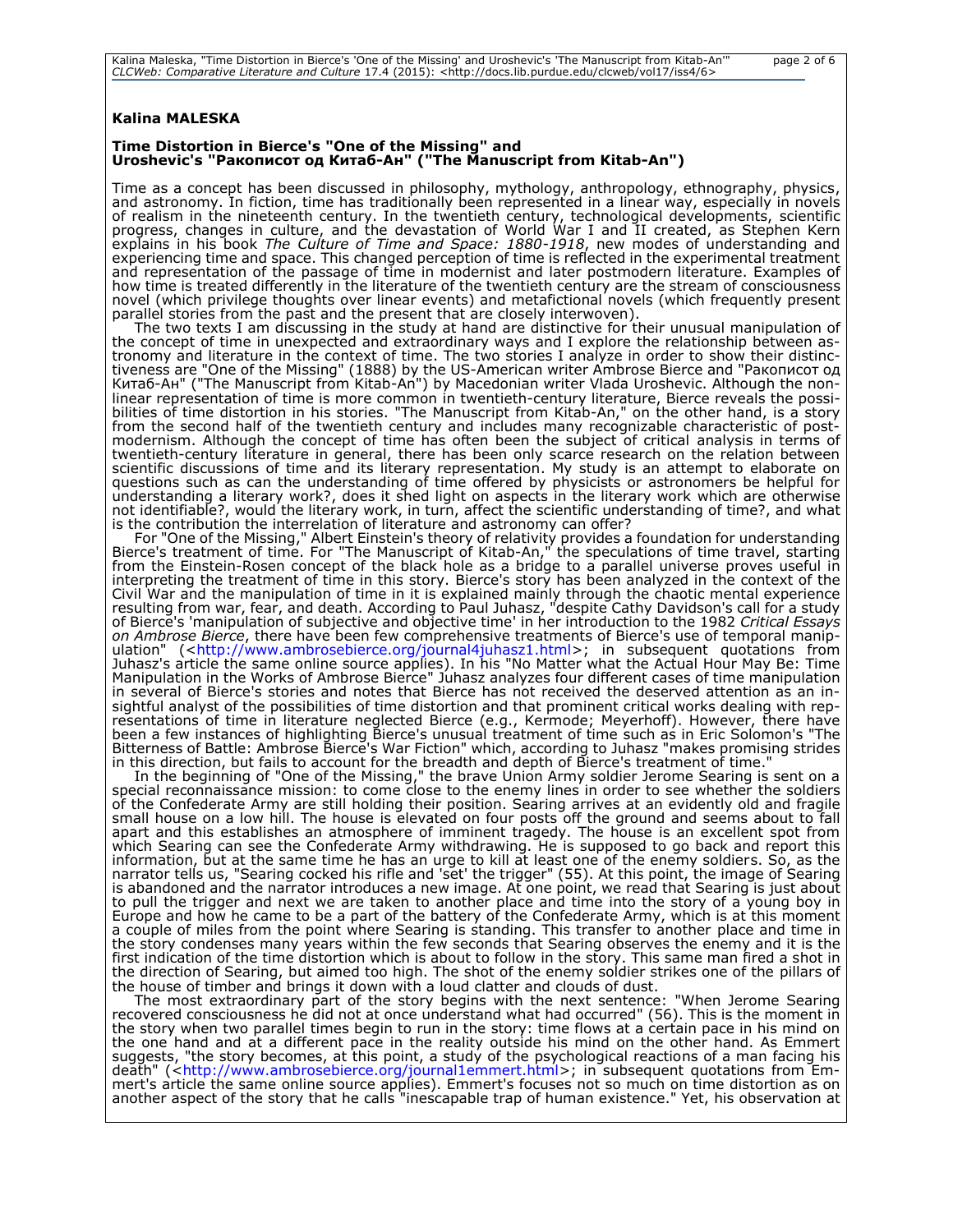this point is relevant for the treatment of time: "when Bierce writes of Searing's 'recovered consciousness' after the building's collapse, the story begins to focus on its protagonist's subjective state of mind." It is this subjective state of mind that is the cause of the appearance of the two parallel times. The events which take place in the plot from this moment on are given in many details: they take place slowly and for a long time — presumably several hours, and, in the course of their passing, Searing loses and regains his consciousness several times. All these aspects contribute to the story's emphasized relation to Einstein's concept of so-called "time dilation," which is connected to the special theory of relativity (see Kaufmann and Friedman). The moment he gains consciousness, Searing thinks he has died and was buried. He feels as if his wife is kneeling upon his grave and her weight presses him more under the ground. He hopes she will soon leave, thus releasing the pressure. He opens his eyes and sees the sky, thus realizing he is not dead. He sees a heap of wooden planks that seems to be far, far away. He hears a low, rhythmic sound like a thunder, and someone's words spoken as if in some magic incantation: "Jerome Searing, you are caught like a rat in a trap" (56). Suddenly, silence and darkness falls unto him. Searing realizes he is caught under the wooden planks of the elevated house which has tumbled down — he is in a reclining posture with wooden planks pressing his breast, feet and arms, while his head is stuck as if in a vise, he can only move his eyes and very little his right arm. He uses all his effort to move his right arm in order to release himself, but with his hand moving just a few inches, he is unable to do so.

Looking around to see if there is any other way in which he could release himself, he suddenly notices a ring of shining metal that surrounds some black substance. Soon, he realizes it is, in fact, the barrel of his rifle pointing straight at his forehead. Remembering that just before the house tumbled down, he had set the trigger so that a touch would discharge it, Searing feels certain uneasiness. He is stuck and unable to move with a gun pointed at his head which may fire at his slightest move. Several times he employs all his strength to release himself, but stops when he remembers this may cause the rifle to fire a shot. Then, it seems to him that the barrel moves, that it's nearer to him. With nothing left for him to do in this illusion of the slow passage of time, he gazes at the trees and the sky, hoping that his fellow soldiers will soon arrive and save him. Suddenly, he becomes aware of a dull pain in his forehead — which vanishes when he opens his eyes and reappears when he closes them. Then he sees some rats crossing the debris and hopes they will not start eating him while he is still alive. The pain on his forehead becomes unbearable. He feels it gradually penetrating his brain more and more deeply until it is stopped by the wood at the back of his head. This causes his fear to grow enormously. Then Searing manages to move slightly a strip of board, but only enough to see that it extended as far as the trigger. Another indication of his fear is given at this point: "In his defeat, all his terror returned, augmented tenfold. The black aperture of the rifle appeared to threaten a sharper and more imminent death in punishment of his rebellion" (61). Suddenly, all his fear is gone; as he gives up the attempts to save himself, and another idea forms in his mind — he decides to shoot himself — all his trembling stops. He uses the strip of board to press against the trigger with all his strength: "There was no explosion; the rifle had been discharged as it dropped from his hand when the building fell. But it did its work" (61).

What is revealed at this point in the story is that Searing died about a couple of seconds after the building fell on him and he died because the rifle discharged as the timbers fell on it and its bullet shot him. Everything that happens in the story since the moment the building fell down takes place within those couple of seconds. This means that for Searing time passes differently from how it passes outside his mind and resembles the explanation of Stephen Hawking about how the understanding of time has changed in the twentieth century. According to Hawking in his *A Brief History of Time*, at the beginning of the twentieth century, people believed in an absolute time, that is, that "all good clocks would agree on the time interval between two events" (143). However, after the publication of the theory of relativity it has become clear that "each observer would have his own measure of time as recorded by a clock that he carried: clocks carried by different observers would not necessarily agree. Thus time became a more personal concept, relative to the person who measured it" (143). Accordingly, if measure by a clock the time from the moment the house fell to the moment Jerome Searing is dead is very different from the time measured by Searing's mind. Discussing Bierce's "An Occurrence at Owl Creek Bridge," Juhasz underlines that most scholars and critics focus on the effect this story causes with its surprise ending, but he disagrees with this strategy: "the manipulation of time many critics note is thus not a vehicles to set up a surprise ending but is the thematic essence of the story itself." As the ending of "One of the Missing" is similar, that is, in both stories the reader finds out at the end that the protagonist was killed in the beginning and that the events which follow are happening only in the protagonist's mind, the same can be said of "An Occurrence at Owl Creek Bridge": the manipulation of time is significant not simply because it leads to a surprise ending, but because it is the essential point of the story.

Einstein's theory of relativity explains a phenomenon which resembles so much this time distortion in the story that it is challenging to compare them. The theory of relativity describes how motion affects measurements of time and distance. In order to explain it in a way that would be understandable for readers who are not (or have not yet become) scientists, Roger A. Freedman, Robert M. Geller, and William J. Kaufmann III., give an example: "imagine that you are on the Earth while a friend is moving at a speed *v* [velocity] with respect to you. Suppose that you both observe the same phenomenon on the Earth — say, the beating of your heart or the ticking of your watch — which appears to occur over an interval of time. According to your clock (which is not moving relative to the phenomenon), the phenomenon lasts for T0 seconds. This is called the proper time of the phenomenon. But according to your friend's clock (which *is* moving relative to the phenomenon), the same phenomenon lasts for a different length of time, T seconds" (592). Further, the Lorentz transformation of time tells us that these two time intervals are related by v (the speed of the moving observer) and c (the speed of light) (see Kaufmann and Freedman 592). If one supposes that a friend is moving at 98% of the speed of light, then, by using this equation, it can be calculated that "a phenomenon that lasts for 1 second on a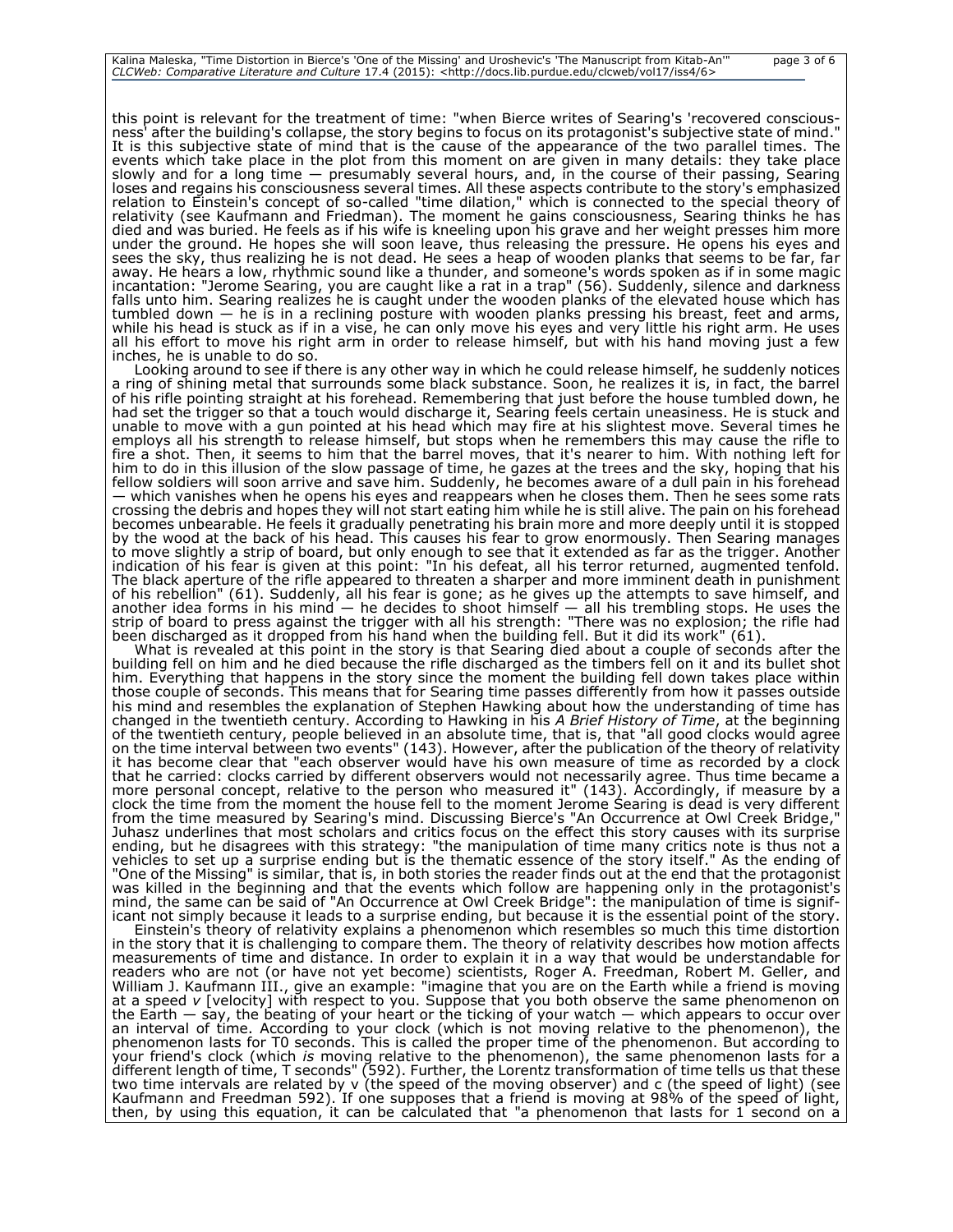stationary clock is stretched out to five seconds on a clock moving at 98% of the speed of light. As measured by your fast-moving friend, a 60-second commercial on your TV will last for five minutes and the minute hand on your clock will take 5 hours to make a complete sweep" (Kaufmann and Freedman 593). This phenomenon, in which events moving relative to an observer happen at a slower pace, is often called "time dilation." It is usually stated by people who have had a near-death experience that all his/her life flashes in front of his/her eyes incredibly fast within just a few seconds. It may seem at first that this is what is happening in Bierce's story because so many things happen within a couple of seconds from the moment Searing is shot to the moment he dies. Yet, this is not so, because of two reasons: first, it is not memories of his past that come to Searing's mind within those seconds; and second, nothing, in fact, happens fast. On the contrary, instead of memories, Searing experiences the things that actually happen to him within those two seconds; additionally, rather than passing rapidly, all events have slowed down exactly as if they were stretched, extended, as if they were observed by a person who is moving at a speed that approaches the speed of light.

In reality, no more than a couple of seconds may have passed from the falling of the building and the shot to the moment when Jerome is actually dead. But all events in his mind are subject to time dilation: he has time to think and make assumptions that his wife is standing on his grave, time to open his eyes and watch the sky, to hear a rhythmic sound and words slowly being repeated to him, to spot a bright ring, and only after a seemingly long period of time to realize that it is the barrel of his rifle, to assert that he is not afraid and then gradually, as if ages pass by, to recognize signs of fear that grow into sheer terror, to try and release himself and come up with various ideas how to do so, to take the time to wonder what holds his head, to realize that he feels a sharp pain penetrating his brain, and to lose and regain his consciousness. There is no indication that these events are flashing through his mind; on the contrary, to his mind in this state of facing death time is distorted: everything that happens within a couple of seconds seems to take place for several hours almost in slow motion. Hence time dilation is an appropriate phenomenon to explain the developments in the story. It is precisely as if these events were observed by his mind far from earth and moving at nearly at the speed of light.

The end of the story also contains an indication of time which goes in favor of such an explanation. In the last short part of the story, Jerome's brother, Adrian Searing, in the same battalion, hears a faint, confused rumble. He looks at the clock, which shows 6:18. He and his battery are ordered to advance towards the former enemy positions. They come to a ruin and see a dead body buried in timbers. It is so covered in dust so that they think his uniform is gray like the uniform of a Confederate soldier. His face is so transformed by fear, with fallen cheeks, yellowish hue, sunken temples and the officer accompanying Adrian comments: "Dead a week" (62). It was 6:40. Only twenty-two minute pass from the time Jerome dies to the time he is found by his brother. But within the few seconds while dying, his fear grew so tremendously that he was transformed into an unrecognizable figure, one of the missing soldiers in the war that the title refers to, as even his own brother cannot identify him.

While fear manifests an extraordinary characteristic to intensify many times within a second owing to the fact that the mind, in utter stress, experiences that second as a period of several hours, it is the belief in the possibility to reveal objective truth that suffers the most from the strange bifurcation of time into several parallel times in Uroshevic's story "The Manuscript from Kitab-An." This story (published first in 1983 in the collection *Unicorn Hunt*) is about a manuscript destroyed in the great fire in city of Skopje in 1689. Only one page written on parchment remained from the manuscript and split into two halves so that the text on it could not be reconstructed without connecting the two parts. The story traces the history of this manuscript written by an Arab alchemist all the way to how the left half of the only remaining piece of parchment ends up in 1923 in the hands of Isak ben Saruk, a PhD candidate in Orientalism at the University of Prague. Working on his research, ben Saruk comes to Skopje, taking with him the left part of the split parchment. The unexpected encounter with the right part of the same parchment placed under a dirty glass among a few old photographs in a small barber shop in Skopje causes a series of events which lead to multiplications of time. Four parallel universes, four parallel times, each of them equally possible, are generated after ben Saruk looks at the right piece of the parchment and determines that it is the correct counterpart of the same paper whose left half he owns. Unfortunately, he fails to convince the owner to sell him the piece of parchment he desires so much for his research. During the night, an unknown person knocks at his window in the hotel where ben Saruk is staying and hands him the parchment asking for money in return, which ben Saruk is only too glad to pay, refusing to consider how this man got hold of the parchment. Then he connects the two sides which have been divided for centuries, but suddenly the light goes out because of defect in the electricity and ben Saruk has to postpone the reading of the manuscript for the next morning.

The next morning time is multiplied into four different parallel times. Four different events involving the same character take place simultaneously in the same place, which corresponds to the general perception that space stands still, while time moves, passes by. According to Lidija Kapushevska-Drakulevska, Uroshevic, as in other stories, uses "the principle of inevitable omnipresence and beyondtime universalism" (17; unless indicated otherwise, all translations are mine). The parallel "universes" are marked graphically with four different letters to present the four possible versions of what may have happened: A, B, C, D. According to the first (A), the morning after the stranger gave him the right side of the parchment in the middle of the night, ben Saruk, before looking at the manuscript, first took a walk and went into the barber shop where he saw the parchment still standing in the same place—yet, it was not the same: it was the left side of the parchment, the one that belonged to him. Deeply upset, he rushes to the hotel, opens the container of his parchment and finds inside the right side of the manuscript, burns it, and leaves Skopje. According to the second occurrence (B), the next morning before looking at the manuscript ben Saruk first takes a walk and notices people gathered around the barber shop. He finds out that someone broke in and killed the barber. The police questions him and, after some statements from witnesses, orders him to bring the container of the parchment from the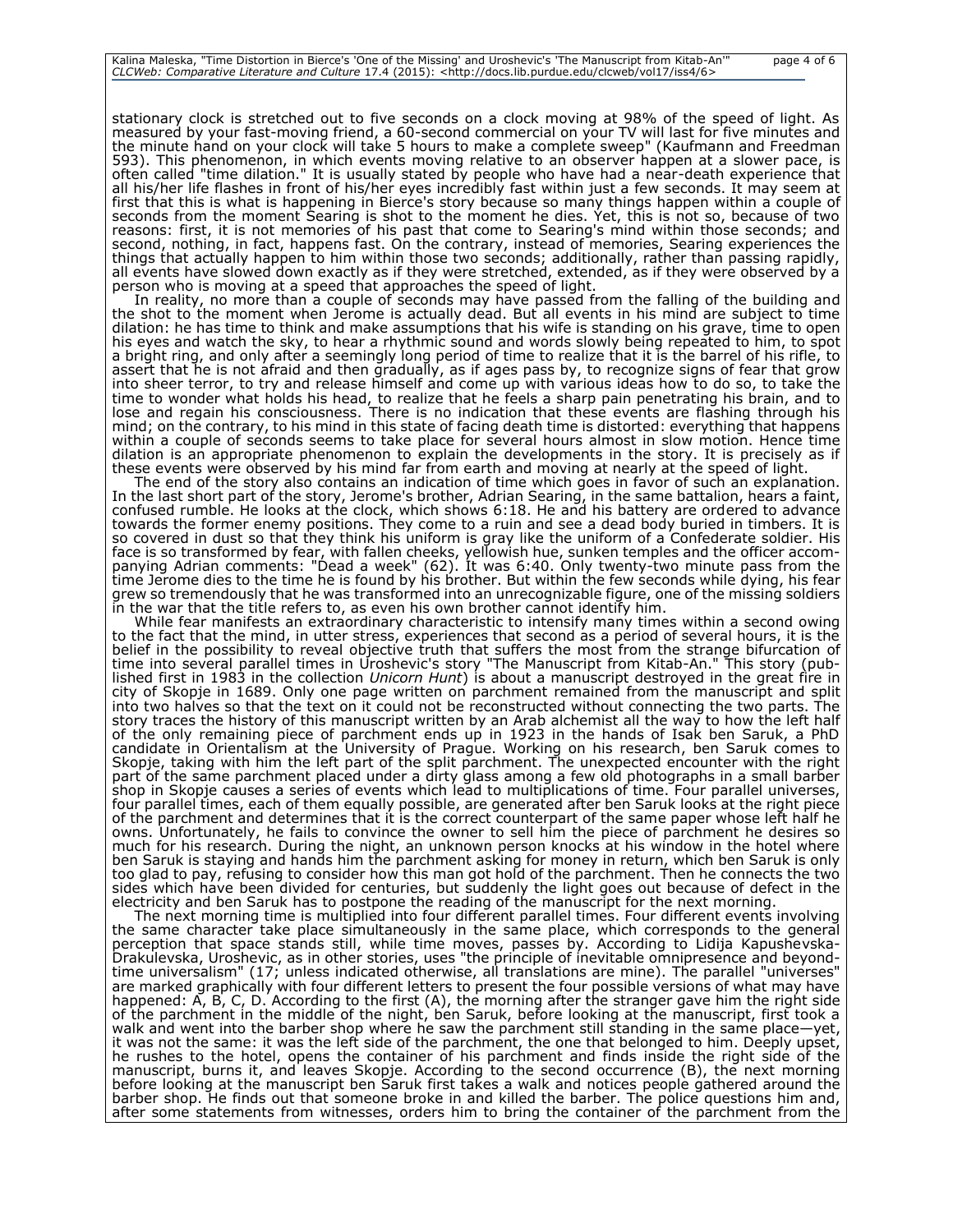hotel to the police station. When the police opens the container, there is nothing inside. The police releases ben Saruk who takes the container and leaves Skopje. According to the third occurrence (C), after taking a walk, ben Saruk opens the container and takes the two sides of the parchment and realizes to his despair that he holds two exactly same left sides. Enraged, he throws them through the window and leaves Skopje. According to the fourth occurrence (D), while walking the next morning in the bazaar, ben Saruk is approached by several crippled people offering to him a piece of parchment which resembles the one he has. Some have the same shade of yellowish color that indicates the oldness of the parchment and some have the same handwriting. Others are copies, which is obvious from the small mistakes in the spelling of words, whereas still others are poor copies which show great lack of skill in imitation. ben Saruk rushes to his room, takes out the two halves of the parchment and notices a series of mistakes and illogical sections in the text. Desperate, he realizes that some of the samples offered to him in the bazaar were much closer to the original than the two halves he has, so he tears them to small pieces and leaves Skopje. As the narrator tells us, "wanting probably to explain the numerous variants of the story, some say that two people with the same name, ben Saruk, were staying in Skopje at the same moment. And that they were even staying in the same hotel. Others say — exaggerating, of course — that there were four" (329). Instead of explaining the different variants as only possible versions of what happened among which only one is true, while the others are a result of misinformation, the story explains them as simultaneous and equally possible and truthful events, all of them taking place in Skopje in the course of one day in the second half of July 1923. Such a possibility opens up the question of existence of parallel universes in the story.

The possibility that in a literary work all four versions may have actually happened resembles the discussion of the possibility or the impossibility of the existence of time machines. There have been speculations about travelling through time via back holes ever since the publication of Einstein's general theory of relativity. All the way back to the 1930s, Einstein and his colleague Nathan Rosen analyzed the possibility of a black hole being a bridge to a parallel universe and this possibility has been further elaborated in various versions by scientists (as well as science fiction writers) ever since. Such imaginary parallel universes are established in Uroshevic's story beyond what can be proven by science. Theoretically, time machines can multiply one person into four persons of the same kind. Namely, by using time machine "if you could get back from a trip an hour before you left, you could meet yourself and tell yourself what a nice journey you had. Then both of you could take the trip. If you and your twin return just before you both left, there would be four of you" (Kaufmann and Freedman 605). This is an obvious paradox, so according to science, time machines are illogical because "making copies of yourself is an example of how time machines violate causality, the notion that effects must follow their causes" (Kaufmann and Freedman 605). However, speaking scientifically the universe seems rational while literary texts have more freedom to present illogical and impossible events. Four copies of ben Saruk exist in the story and he does not travel through time (at least not until later in the story, when this possibility is examined), but a kind of imaginary wormhole opens to multiply the distressed character into four versions of himself, each hoping to find the long-searched-for half of the manuscript in a different way. At one point, the story and science come close and, just as science stipulates, the wormhole in the story is closed so that all version end in the same way: by ben Saruk leaving Skopje. However, the story does not end there and offers still another speculation on the relationship between space and time. It is revealed that the four versions of ben Saruk may also be the result of the unification of four different points in time into one and this is yet another contemplation on the nature of time. Although there is no physical evidence that there were four people by the name of ben Saruk in 1923, there is evidence that there were four people by that name staying in Skopje in various periods in history. According to documents in the city archive, one of them was in Skopje in 1693, captured and accused of being an Austrian spy, another in 1783 mentioned as one of the Jews who used to buy women slaves converted to Islam, a third ben Saruk was trying unsuccessfully to convince the lord of the city of Skopje to dry out the Katlanovo swamp and save the city from malaria, and the fourth one was the PhD candidate from Prague staying in Skopje in 1923. The question remains open whether these four people may have actually been one and the same ben Saruk travelling through time.

Situations which remain unresolved rationally until the end are a typical characteristic of the whole literary output of Uroshevic. It may be stated, as Kapushevska-Drakulevska says, that "the enigma, the secret is his Platonic Beatrice, the guiding idea through the pathways of his creative work" (7). The purpose of emphasizing the unexplainable, in the case of Uroshevic, is to defy the dominance of the existing order and the logical thinking in laying claim to the ultimate truth and to celebrate the freedom of imagination. It may thus be concluded that Uroshevic's focus on the unusual experience of time in this story as in most of his stories is not based on any "conversation" with science in order to test scientific assumptions. Even so, I believe that it was challenging to take into consideration the scientific aspect as it reveals a connection between all fields of human action, in this case astronomy and literature, even if this is not visible on the surface and it may help reveal aspects of the story that are otherwise not immediately obvious through other methods of interpretation. On a surface level, the story does not have much to do with the scientific method. Its accent on paradox, however, brings it closer to science. The paradox as a form of contradiction brings into question the existing knowledge, and with radical reexamination it may be discovered that readily excepted truths are, in fact, unfounded and wrong. This is something that not only literature, but science as well has been doing for centuries. A most typical and well known example is the long-held belief that it is the Sun that circles the Earth, which was defied and proven wrong by science. So, the paradox may be helpful in attempting to discover the truth in both science and occasionally in literature and "The Manuscript from Kitab-An," with its use of paradoxes, is certainly a case to the point. In this context, the story does not introduce fantastical elements only in order to display the author's imagination; rather, it is a pursuit of knowledge. Just as science, the story reexamines what is considered to be impossible — the multiplication of an event into